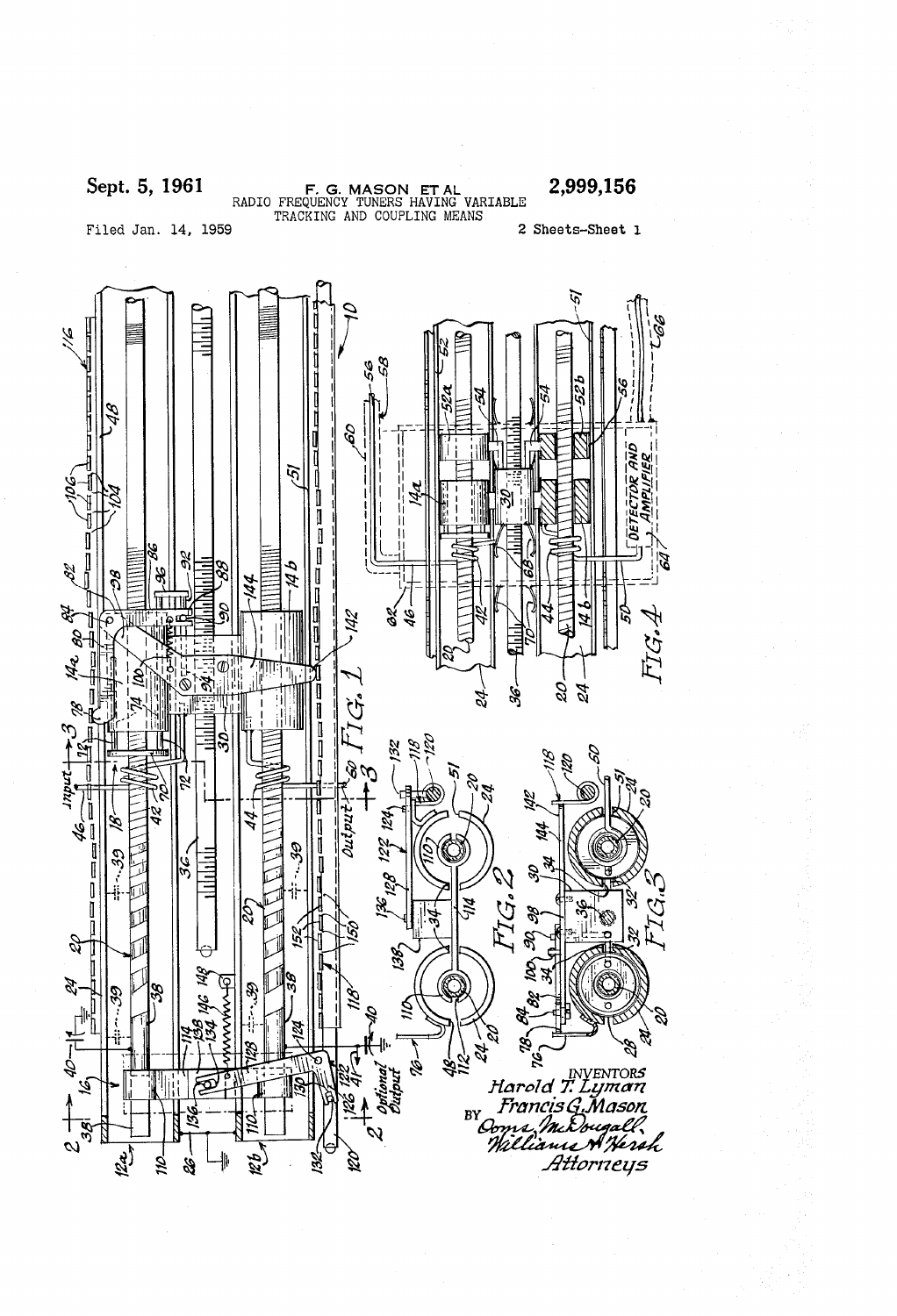Sept. 5, 1961 F. G. MASON ET AL 2,999,156<br>RADIO FREQUENCY TUNERS HAVING VARIABLE TRACKING AND COUPLING MEANS

Filed Jan. 14, 1959 2 Sheets-Sheet 2

20 / /56 15B 762  $\overrightarrow{6}$  $\overrightarrow{6}$  $14a$ 164 /68 166 /06  $160$ 104 76

FIG.5



 $F$ I $G$ . $G$ 

INVENTORS<br>Harold T. Lyman<br>Ooms, MaDougall, Millianie Y'hersh<br>Attorneys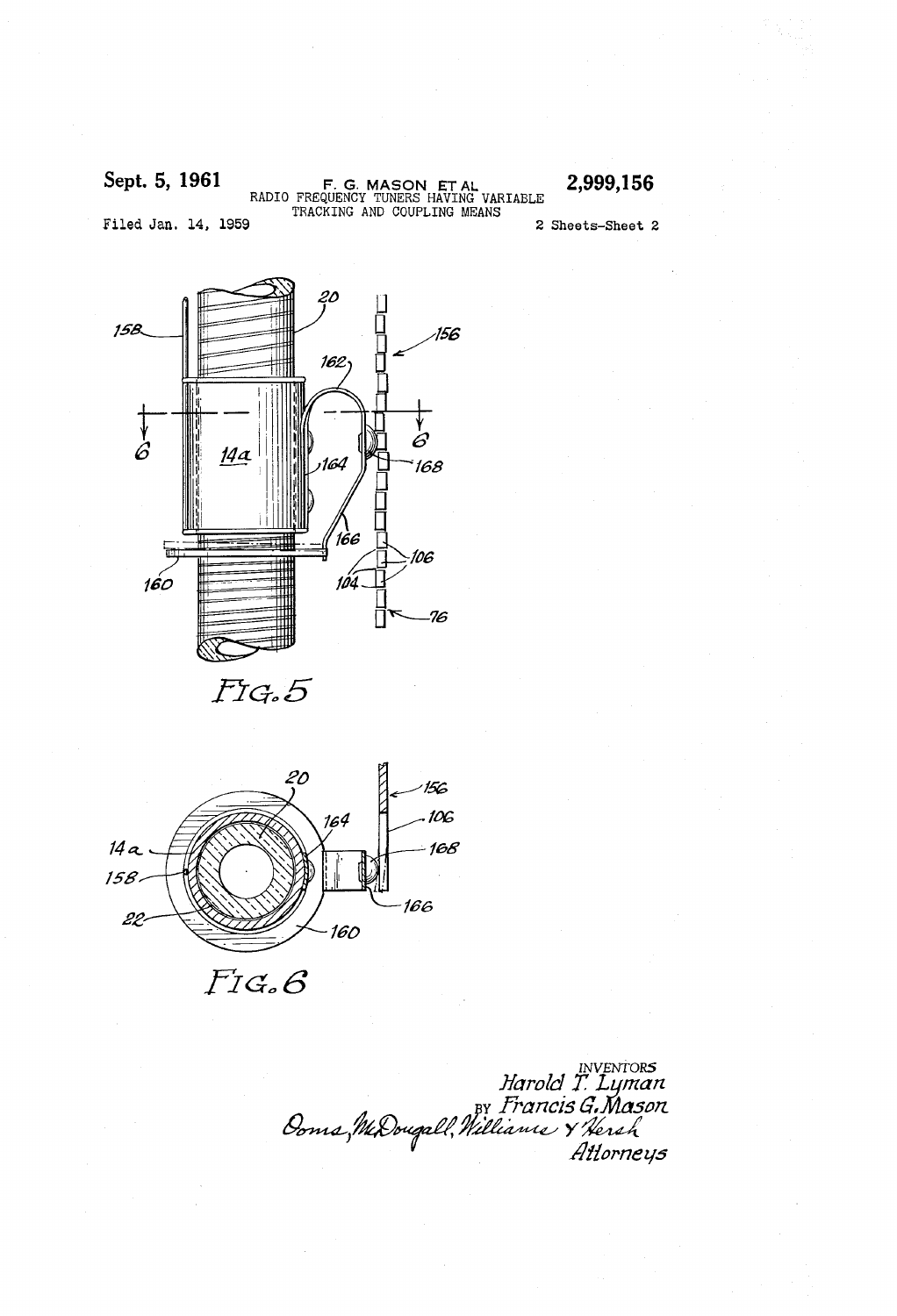## United States Patent Office

# $2,999,156$ <br>Patented Sept. 5, 1961

### l

#### RADIO FREQUENCY TUNERS HAVING VARIABLE TRACKING AND COUPLING MEANS Francis G. Mason, Weston, and Harold T. Lyman, Mil ford, Conn., assignors to Aladdin Industries, Incorpo rated, Nashville, Tenn., a corporation of Illinois Filed Jan. 14, 1959, Ser. No. 786,717 6 Claims. (Cl. Z50-40) 5

This invention relates to radio frequency tuners and is 10 particularly applicable to tuners adapted to cover an ex tremely wide frequency range.

One object of the present invention is to provide a new and improved tuner of the foregoing character which has means for adjusting the coupling between the circuits to the desired value throughout the tuning range, and also means for tracking the tuned circuits to the same tuning curve throughout the frequency range. a pair of tuned circuits or tuning devices, together with 15

A further object is to provide a new and improved  $20$ tuner of the foregoing character having variable coupling and tracking devices which are operated by adjustable cams.

Another object is to provide such a new and improved tuner in which each of the cams has a large number of individually bendable tabs for adjusting the coupling and tracking at a large number of points throughout the tun ing range.

A further object is to provide such a new and improved 20 tuner in which the tuning devices are tuned by means of members movable simultaneously along predetermined substantially parallel paths, and in which the cams extend generally parallel to such paths, for cooperation with cam followers or riders which are mounted on the movable tuning members.

Still another object is to provide new and improved tuners of the foregoing character which afford precise adjustment of the tracking and coupling, yet are serviceable, reasonably easy to manufacture, and low in cost.

»Further objects and advantages of the invention will appear from the following description, taken with the ac companying drawings, in which:

40

50

70

FIG. l is a plan view, partly in longitudinal section, of a tuner to be described as an illustrative embodiment  $45$ of the present invention.

FIGS. 2 and 3 are elevational sectional views, taken generally along lines 2\_2 and 3\_3 in FIG. l.

FIG. 4 is a fragmentary view similar to the central portion of FIG. l, but showing certain modifications. FIG. 5 is a fragmentary enlarged plan view showing

another modified construction.

FIG. 6 is a cross sectional view, taken generally along the line  $6-6$  in FIG. 5.

As already indicated, FIGS.  $1-3$  illustrate a radio fre- $55$ quency tuner 10 adapted to cover an extremely wide frequency range. The illustrated tuner comprises a pair of tuned circuits or tuning devices  $12a$  and  $12b$  which are adapted to be tuned to substantially the same operating frequency. The tuning devices  $12a$  and  $12b$  are provided with tuning members  $14a$  and  $14b$  which are movable along predetermined paths to vary the operating frequency. In this case, the members  $14a$  and  $14b$  are movable along straight line paths which are substantially parallel.

Coupling between the tuning devices 12a and 12b is provided by a variable coupling device 16. As will be described in detail shortly, the tuner 10 is provided with means for adjusting the coupling device 16 as the tuning members  $14a$  and  $14b$  are moved along their paths, so as to provide the desired amount of coupling throughout the tuning range of the tuner 10. A variable tracking device

2<br>18 is provided to effect slight variations in the tuning of one of the tuning devices  $12a$  and  $12b$ , so that the operating frequencies of the tuning devices will be tracked to the same tuning curve as the tuning members  $14a$  and  $14b$ are moved along their paths to cover the frequency range of the tuner.

The invention is applicable to a wide variety of tuners. However, by way of example, each of the illustrated tun ing devices 12a is provided with an elongated generally helical inductance coil 20, which is circular in cross section, as shown in FIG. 3. The axis of each coil 20 is straight. In this case, the tuning members  $14a$  and  $14b$ take the form of conductive cylindrical electrodes or sleeves which are received over the coils 20 and are movable therealong. While each sleeve 14 may be in conduc tive engagement with the corresponding coil 20, it is preferred to provide a thin dielectric element therebe tween, so that the sleeve will be capacitively coupled to the underlying portion of the coil. Preferably, the di electric element takes the form of a coating 22 on the coil 20, as shown to best advantage in FIG. 6. In this regard, the tuner of FIG. 6 is the same as that of FIGS.  $1-3$ .

25 35 In this case, each coil 20 extends along the axis of a corresponding conductive cylinder or tube 24, which shields the coil and provides coupling to the tuning sleeve I4. The tubes 24 are shown as being connected together by means of a grounded conductor 26, although various other connections may be made to the tubes. Each of the tuning sleeves  $14a$  and  $14b$  is closely received within the corresponding tube 24, for sliding movement therealong. While each sleeve 14 may be conductively engaged with the corresponding tube 24, it is preferred to provide in sulation therebetween, so that the sleeve will be capacitive ly coupled to the tube. The insulation may advantageous ly take the form of a dielectric coating 28 applied to each sleeve, as shown to advantage in FIG. 3. The provision of the coatings 22 and 23 on the coil 20 and the sleeves 14a and 14h eliminates any electrical noises that might result if the sleeves were in sliding electrical contact with the coils 20 and the tubes 24.

The illustrated tuning sleeves  $14a$  and  $14b$  are connected together for simultaneous movement by an operating member or block 30. The sleeves  $14a$  and  $14b$  are securely connected to the block 30 by means of short bars 32 or the like which extend through longitudinal slots 34 formed in the tubes  $24$ . The block  $30$  may be moved along a linear path by various means, such as the illus trated lead screw 36, which is threaded through the block. The lead screw 36 may be rotated by any suitable means (not shown).

60  $\Delta s$  shown, the left-hand end of each coil 20 is formed with a cylindrical terminal portion 38 which may form one circuit terminal of the corresponding tuned circuit 12. The tube 24 may provide a second circuit terminal. It will be recalled that the tube 24 is capacitively coupled to the corresponding sleeve  $14$ , and that the sleeve is capacitively coupled to the underlying portion of the coil 20. Thus, only the portion of the coil 20 to the left of the sleeve 14 is in the tuned circuit between the terminal portion 38 and the tube 24. Thus, the effective inductance of each of the tuning devices  $12a$  and  $12b$  is increased as the corresponding sleeve 14 is moved to the right. This inductance is resonated by the stray or distributed capacitances 69 between the coil 20 and the tube 24. These stray capacitances 39 are effectively in series with the capacitances between the sleeve and the tube Z4, and be tween the coil 20 and the sleeve 14. Any external capacitance that may be introduced between the terminal por tion 38 and the tube 24 also contributes to the resonating effect. It will be understood that the resonant frequency of each tuning device increases as the sleeve is moved to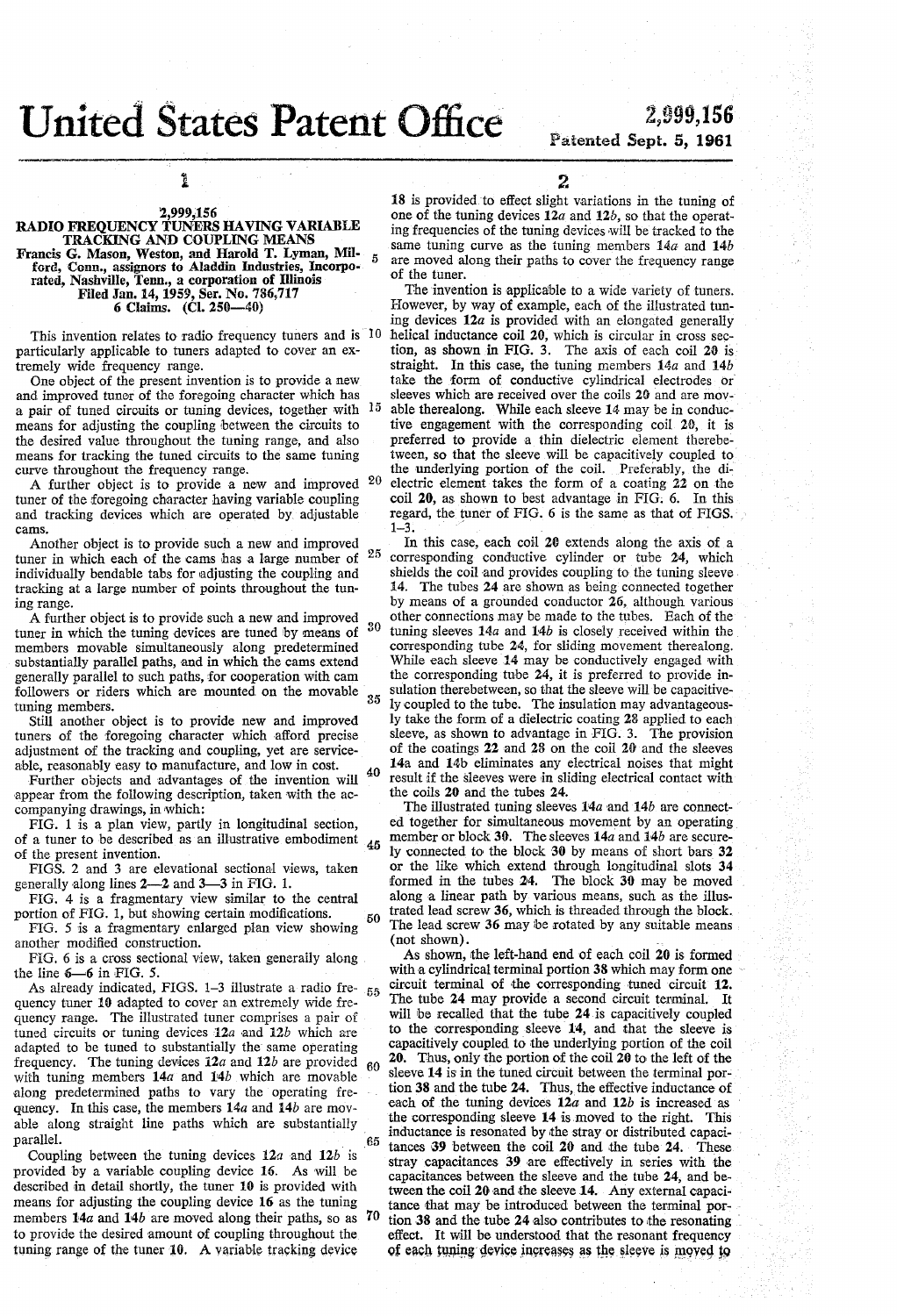3

the left, and decreases with movement of the sleeve to the right.

In addition to changing the inductance of the coil 20, the movement of each sleeve 14 varies the efiective stray capacitance 39 between the coil and the'tube 24. The stray capacitance increases progressively as the sleeve is moved to the right. It will be recalled that such move ment of the sleeve also increases the effective inductance of the coil 20. Thus, the increasing stray capacitance extends the range of the tuner. This is a matter of con-10 siderable advantage.  $\sqrt{5}$ 

As shown, an external capacitor 40 may be connected between each terminal portion 38 and ground. Pref erably, the capacitors 40 are variable. It will be recognized that the capacitors 40 are in parallel with the stray  $15$ capacitances 39. In many cases, the capacitors 40 will not be needed to resonate the coils 20 in the desired frequency range. In that case, the capacitors may be omitted, and the terminals 38 may be left floating. In some cases, the terminal  $38$  of the second tuning device  $20$  $12b$  may be connected to the grid of a tube, or to some other circuit element, by an output lead 41.

Various arrangements may be employed to supply input energy to the tuner 10, and to take output energy thereinput coil 42, while the output is taken by an output coil 44. Each coil is preferably made of a few turns of heavy wire so as to be self-supporting. The coil 42 is disposed around the coil 20, adjacent the left-hand end of the sleeve 14a. One end of the coil 42 is connected, both 30 electrically and mechanically, to the block 30 and thence to the sleeve 14a. The other end of the coil takes the form of a terminal portion 46 which extends out of the tube 24 through a slot 48 therein. Similarly, one end of the coil 44 is connected to the sleeve l4b, while the other end of the coil takes the form of a terminal portion S0 which extends outwardly through a slot 51 in the corresponding tube 24. Thus, the input and output coils 42 and 44 are movable with the sleeves 14a and 14b. Suitable flexible connections may be made to the terminal portions 40 46 and 50, as will be described in greater detail shortly. 35

Certain modifications or elaborations of the tuner 10 are shown in FIG. 4. As shown, the sleeves 14a and 14b of FIG. 4 are supplemented by rings or auxiliary sleeves' by means of members 54. The rings  $52a$  and  $52b$  are disposed around the coils 20 to the right of the sleeves  $14a$  and  $14b$ . It will be apparent that the rings  $52a$  and  $52b$ are movable along the coils 20, with the sleeves  $14a$  and 14b. While the rings 52a and 52b might be conductively  $_{50}$ engaged with the coils 20 and the tubes 24, it is preferred to insulate the rings so that they will be capacitively coupled to the coils and the tubes. The coating 22 on each coil 20 provides insulation between the coil and the corresponding ring 52. A dielectric coating 56 may be  $55$ applied to each ring 52 to insulate the ring from the corresponding tube 24.

The rings  $52a$  and  $52b$  perform the function of suppressing spurious resonances in the portions of the coils 20 to the right of the sleeves  $14a$  and  $14b$ . Were it not  $60$ for the rings  $52a$  and  $52b$ , these portions of the coils would be "floating" and would tend to be self-resonant at un wanted frequencies. The provision of the rings  $52a$  and  $52b$  has a pronounced damping effect on such self-resonances, so that they are no longer troublesome. The spac (35 ing between each ring 52 and the corresponding sleeves 14 results in a high degree of damping throughout the tuning range.

As shown in FIG. 4, the input lead 46 is connected to the central conductor 56 of a flexible coaxial input cable  $70$ 58. The outer conductor 60 of the cable 58 is connected to a housing or shield 62 which extends around the tubes 24 and is secured to the operating block 30 so as to travel with the sleeves 14a and 14b.

tector and amplifier circuit 64 mounted within the shield 62. A ñexible coaxial cable 66 is connected to the output of the amplifier 64.

In this case, the threaded operating block 30 is pro vided with contact springs 68 which wipe against the tubes 24 to ground the block. Similar grounding springs 70 are provided on the shield 62.

The tuned circuits  $12a$  and  $12b$  may be tracked rather closely to the same tuning curve, by the simple expedient of making all components of the tuned circuits as nearly identical as possible. However, it is virtually impossible to make the tuning circuits totally identical, with the result that there will tend to be an appreciable tracking error. As already indicated, the illustrated tuner 10 is provided with an adjustable tracking device 18 to compensate for any tracking error, so as to secure tracking which is sulfi ciently accurate for all practical purposes.

from. In this case, the input is supplied by means of an 25 member 70 may be adjusted at a large number of points The adjustable tracking device 18 comprises an element 70 which is movably mounted on one of the tuning mem bers 14a and 14b, in this case the member 14a. Move ment of the element 70 is effective to vary the tuning of the circuit  $12a$  to a small extent, which, however, is sufficient to compensate for any tracking error. The tracking device 18 is arranged so that the position of the tracking throughout the range of movement of the tuning members 14a and 14b. In this way, precise tracking may be achieved throughout the tuning range.

The illustrated tracking member 70 takes the form of a conductive ring which is positioned around the coil 20 to the left of the sleeve 14a. The ring 70 is movable axially with respect to the sleeve 14a. Such movement of the ring 7G changes the effective inductance of the coil 20 to a small extent. Thus, the inductance of the coil 20 is decreased by movement of the ring 70 to the left, and increased by movement of the ring to the right. The ring 70 is made thin, and is spaced from the coil 20 and the tube 24, so that the tuning of the coil 20 will be changed only to a small extent when the ring is moved.

As shown, the tracking ring 70 is secured to guide rods 72 which are slidable in bores 74 formed in the sleeve 14a. The bores 74 extend parallel to the axis of the sleeve 14a.

52a and 52b which are secured to the operating block 30  $_{45}$  by a cam 76 which takes the form of a plate extending The movement of the tracking ring 70 is controlled generally parallel to the path of movement of the sleeve 14a. The cam plate 76 is engaged by the cam follower 78 Which is formed on the end of an arm 80. lt will be seen that the arm 80 forms one portion of an L-shaped lever 82 which is swingable about a pivot 84. The lever 82 has a second arm 86 which is arranged to move the ring 70. Thus, the arm 86 extends generally at right angles to the direction of the guide rods 72. A longitudinal slot 88 is formed in the end of 'the arm 88, for slidably receiving a pin 90. As shown to advantage in FIGS. 1 and 3, the pin 90 extends upwardly from a guide rod 92 which is slidable in a bore 94 formed in the block 30. One of the guide rods 72 is connected to the rod 92 by a member 96. Thus, any swinging movement of the arm 86 is translated into reciprocat ing movement of the member 70.

The pivot 84 is mounted on a member 98 which is secured to the block 30. A spring 100 is stretched between the member 98 and the arm 86, so as to bias the lever 82 clockwise, and thereby hold the follower 78 against the cam 76.

The output lead 50 may be connected to a suitable de 75 dìvidually bendable fingers or tabs 106. At any point The cam plate 76 may be bent locally so as to adjust the position of the tracking ring 70 at various points in the movement of the tuning sleeve  $14a$ . To provide for easy, accurate adjustment, the cam plate 76 is formed with a large number of slots 104, spaced along the length of the cam and preferably extending transversely to the direction of movement of the tuning sleeve 14a. The slots 104 divide the cam 76 into a large number of in

4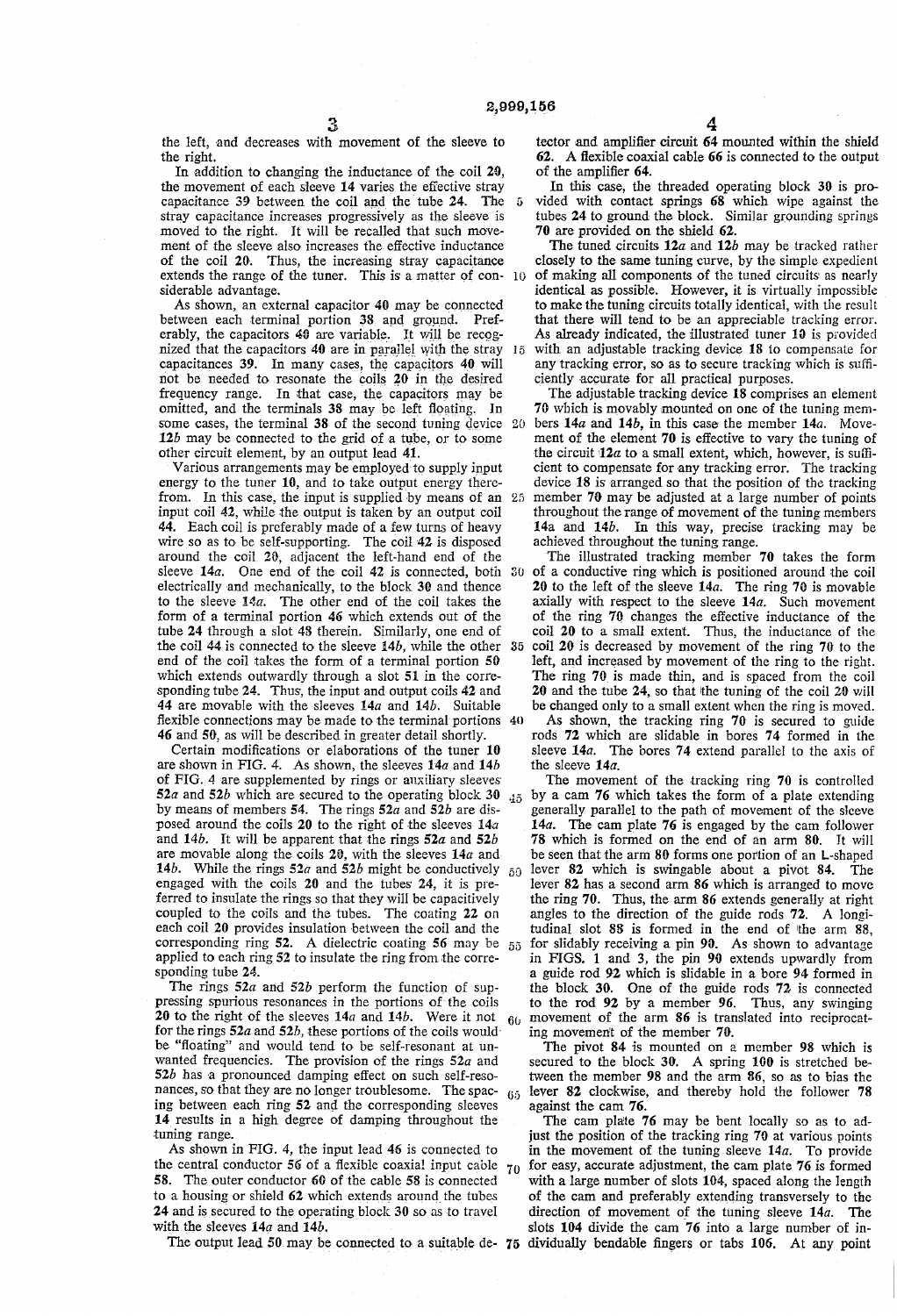$\bf 5$ 

in the movement of the sleeves  $14a$ , the follower 78 will be engaging one of the tabs 186. Precise tracking may be obtained by bending this particular tab 106 so as to move the follower 78, and thereby shift the tracking ring 70. The tab is bent to such a position that the tuned circuit  $12a$  will be adjusted to the same frequency as the tuned circuit 12b.

As already indicated, the variable coupling device 16 is provided so that the coupling between ithe tuned cir cuits  $12a$  and  $12b$  may be adjusted at various points 10 throughout the tuning range of the tuner 10. Any suitable type of coupling may be provided between the tuned circuits  $12a$  and  $12b$ . Thus, for example, either inductive coupling or capacitive coupling may be utilized.<br>As shown, the variable coupling device 16 provides capacitive coupling, which is variable so that the desired coupling may be obtained throughout the tuning range. Of course, the amount of coupling affects the Width of the band passed by the tuner. The coupling may be adjusted to maintain the band Width substantially con stant, or to provide desired changes in the band width from one portion of the band to another.

In the illustrated arrangement of the coupling device 16, the capacitive coupling is provided by a pair of elec trodes 110 which are slidably movable along the respec tive coils 20. As shown, each electrode 110 takes the form of a discontinuous ring, having a longitudinal slot 112 formed therein. The formation of the slots 112 prevents the rings 110 from acting as short circuited turns. The electrodes 110 are connected together, both electrically and mechanically, by a bar 114, which extends through the slots 34 in the tubes 24. Thus, the interconnected electrodes 118 establish capacitive coupling between the coils 20. As shown, each electrode 110 is received part way over the left-hand end of the corresponding coil. The degree of coupling may be increased and decreased by moving the electrodes 118 to the right and to the left, respectively, as indicated by the broken line positions of the electrodes in FIG. l. The extent to which the left-hand ends of the coils 20 are received within the electrodes 110 increases as the electrodes are moved to the right, and decreases with movement of the electrodes to the left.<br>The variable coupling mechanism 16 is arranged so

that the position of the electrodes may be changed as the tuning sleeves  $14a$  and  $14b$  are moved along the coils 20. In the illustrated construction, this operation is achieved by providing an adjustable cam 118 which is adapted to move the electrodes 110. As shown, the cam 118 takes the form of a plate extending along the paths of the tuning sleeves  $14a$  and  $14b$ . The cam plate 11S is secured 'to a shaft 126 which is rotatable about an axis parallel to the paths of the sleeves  $14a$  and  $14b$ . By means of an L-shaped lever 122, the shaft 120 is connected to the bar 114, and thence to the electrodes 110. It will be seen that the lever 122 is swingable about a vertical pivot 124. The lever 122 has a relatively short arm 126 which is connected to the shaft 120, and a rela tively long arm 128, connected to the bar 114. A slot 130 is formed in the end of the arm 126 to receive a pin 132 extending radially from the shaft 120. By means of this pin-and-slot connection, any rotation of the shaft 120 causes swinging movement of the lever 122.

Similarly, a slot 134 is formed in the end of the arm 128, to receive a pin 136 extending upwardly from an insulating block 138 mounted on the bar 114. This pin and-slot connection translates any swinging movement of the lever 122 into reciprocating movement of the bar 114.

The position of the cam 118 is controlled by a rider 142 which engages the cam and is movable with the tun ing sleeves  $14a$  and  $14b$ . In this case, the rider  $142$ constitutes the rounded outer end of a member or bar 144 which is secured to the block 30. It will be seen that the member  $144$  is integral with the member  $98$ ,

 $\frac{6}{118}$  is biased against the rider 142 by means of a spring 146. In this case, the spring 146 is stretched between the arm 128 and a fixed anchor 148, so as to bias the lever 122 in a clockwise direction.

The shape of the cam 11S will determine the manner in which the coupling is varied as the tuning sleeves  $14a$ and 14b are moved along the coils 20. The cam plate 118 may be curved, to provide a progressive change in coupling, or generally flat, as shown, to afford relatively constant coupling.

15 20 The illustrated cam 118 is formed with a large number of spaced transverse slots 159 which divide the cam into a large number of individually bendable tabs or fingers 152. As the tuning sleeves 14a and 14b are moved along the coils, the rider 142 will engage each of the tabs 152 in turn. At any particular position of the tuning sleeves  $14a$  and  $14b$ , the coupling may be adjusted by bending the tab 152 which is engaging the rider 142. This will change the position of the cam 118, and hence will move the coupling electrodes 116. By proper adjustment of the tabs 152, the coupling may be controlled so as to maintain substantially constant band width throughout the tuning range of the tuner 10.

25 30 FIGS. 5 and 6 illustrate a somewhat modified variable tracking device 156. The tuning sleeve 14a and the coil 20 of FIGS. 5 and 6 may be substantially the same as in FIGS. 1-4. However, the shielding tube 24a is dis pensed with in FIGS. 5 and 6. Instead, a connection is made to the movable sleeve  $14a$  by means of a flexible conductive rod 158 secured to the sleeve. It will be understood that the rod 158 may be connected to a suitable circuit and a suitable operating mechanism.

35 The arrangement of FIGS. 5 and 6 may also utilize the stationary adjustable cam plate 76 of FIGS. 1-3. As before, the plate 76 is formed with a large number of individually bendable tabs or fingers 166, with slots 104 therebetween.

40 45 50 Much as in FIGS. 1-4, the tracking device 156 employs a movable tracking member in the form of a ring 166 which is disposed around the coil 26 at one end of the tuning sleeve 14a. The ring 160 is mounted on the sleeve  $14a$  for generally axial movement relative thereto, so as to cause small changes in the tuning of the coil 20. In the illustrated construction, a generally U-shaped spring 162 is connected between the sleeve  $14a$  and the ring 160. Thus, the spring 162 has a first leg 164 which is secured to the sleeve 14a, and a second leg 166, secured to the ring 160. A cam follower 168 is mounted on the leg 166 for engagement with the cam 76. As shown, the follower 168 simply takes the form

55 60 of a rounded button secured to the spring leg 166.<br>The spring 162 biases the follower 168 against the cam plate  $76$ , so that the follower will move laterally in conformity with any lateral deviations of the tabs 106. Any movement of the follower 168 will cause the ring 16@ to swing toward or away from the tuning sleeve 14a. This will change the tuning of the coil 20 to a sufficient extent to track the coil with one or more similar coils. By bending the individual tabs 166, the tuning of the coil '20 may be tracked to the desired tuning curve, throughout the tuning range.

65 justed throughout the tuning range. Thus, the illustrated tuners provided for adjustment of both the tracking and the coupling between two or more timed circuits. Simply by bending the tabs on the adjustable cams, the tracking and coupling may be ad-

70 the following claims: Various other modifications, alternative constructions and equivalents may be employed without departing from the true spirit and scope of the invention, as exemplified in the foregoing description, and defined in

We claim:

75 member secured to said ñrst and ,second sleeves, a lead l. In a radio frequency tuner, the combination com~ prising first and second coils, first and second tuning sleeves movable along said respective coils, an operating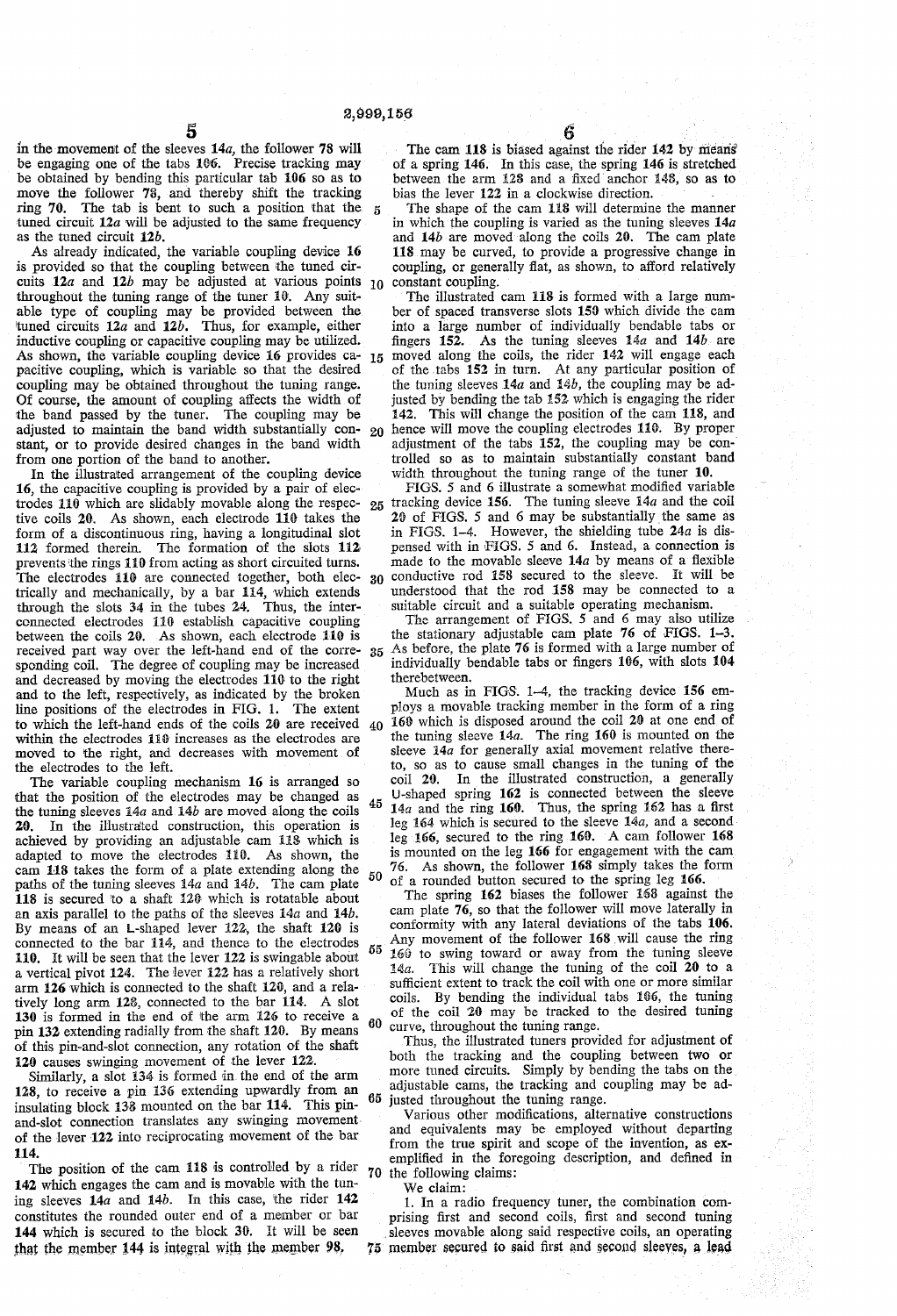7 screw in threaded engagement with said operating mem ber for moving said sleeves along said coils, a tracking ring received around said ñrst coil adjacent one end of said ñrst sleeve, means mounting said ring on said first sleeve for axial movement relative thereto, a sta tionary comb-like cam plate extending generally parallel to the path of movement of said first sleeve, a cam fol lower engaging said cam plate, means connecting said follower to said tracking ring for moving said ring in re sponse to movement of said follower, said cam plate having a large number of closely spaced fingers thereon ex- $70$ tending transversely to the direction of movement of said ñrst sleeve, each of said fingers being individually bendable for adjusting the position of said tracking ring when said cam follower is engaging said ñnger, a cou  $15$ pling member extending between said first and second coils and movable along said coils to vary the amount of coupling therebetween, a rotatable shaft extending sub-<br>stantially parallel to the paths of said sleeves, means connecting said shaft to said coupling member for mov- 20 ing said coupling member in response to rotation of said shaft, a second cam plate secured to said shaft and extending generally parallel to the paths of said sleeves, a cam rider secured to said operating member and engaging said second cam plate, biasing means for main 25 taining said second cam plate in engagement with said cam rider, said second cam plate having a large num ber of closely spaced fingers thereon extending trans versely to the length of said second cam plate and dis posed for successive engagement by said cam rider, each 30 of said fingers on said second cam plate being individu ally bendable to adjust the coupling between said coils when said cam rider is engaging each of such fingers.

2. in a radio frequency tuner, the combination com prising first and second tuning devices, each of said devices having a tuning member movable along a predetermined an operating member connected to said tuning members for simultaneously moving said tuning members along said paths, said ñrst tuning device having a tracking 40 member mounted on said tuning member thereof for movement relative to such tuning member for effecting slight variations in the operating frequency of said first tuning device, a first cam plate extending generally parallel to the path of said tuning member of said first tuning device, a movable cam follower engaging said cam plate and mounted on said tuning member of said first tuning device, means connecting said cam follower to said track ing member for moving said tracking member in response to movement of said follower, said cam plate having a 50 plurality of individually bendable tabs spaced therealong for adjusting the position of said cam follower when engaging each of said tabs, a movable coupling element for adjusting the amount of coupling between said first and second tuning devices, a second cam plate extending generally parallel to the path of movement of said oper ating member and movable transversely to such path, a cam rider engaging said second cam plate and secured to said operating member, means connecting said second cam plate to said coupling member for moving said cou pling member in response to transverse movement of said second cam plate, said second cam plate having a plural ity of individually bendable tabs thereon spaced therealong for successive engagement by said cam rider to adjust the<br>counting between said tuning devices when said rider is 65 coupling between said tuning devices when said rider is engaging each of said tabs. 60

3. In a radio frequency tuner, the combination com prising a pair of timing devices having respective tuning members movable along substantially parallel paths for  $\gamma_0$ varying the operating frequencies of said turning devices, an operating member connected to said tuning members for effecting simultaneous movement thereof, a movable coupling member for varying the amount of coupling

plurality of tabs spaced therealong and successively engageable by said cam rider for adjusting the position of said coupling member when said rider is engaging each of said tabs,

4. ln a radio frequency tuner, the combination com prising first and second tuning devices, each of said devices having a movable tuning member for varying the operating frequency of said tuning device, means for simultane ously moving said tuning members, said first tuning device having a tracking member movable relative to such tuning member for effecting slight variations in the operating frequency of said ñrst tuning device, a first cam extending along the path of said tuning member of said first tuning device, a movable cam follower engaging said cam, means connecting said cam follower to said tracking member for moving said tracking member in response to movement of said follower, said cam having a plurality of indi vidually adjustable elements spaced therealong for adjust ing the position of said cam follower when engaging each of said elements, a movable coupling element for adjust ing the amount of coupling between said first and second tuning devices, a movable second cam extending adjacent said tuning members, a cam rider engaging said second cam and movable with said tuning members, means con necting said second cam to said coupling member for moving said coupling member in response to movement of said second cam, said second cam having a plurality of individually adjustable elements thereon spaced there along for successive engagement by said cam rider to adjust the coupling between said tuning devices when said rider is engaging each of such adjustable elements.

5. In a radio frequency tuner, the combination com prising first and second coils, ñrst and second tuning mem bers movable along said respective coils, means for moving said members simultaneously along said coils, a tracking member adjacent one end of said first tuning member, means mounting said tracking member on said first mem ber for movement relative thereto, a stationary cam plate extending generally parallel to the path of movement of said first tuning member, a cam follower engaging said cam plate, means connecting said follower to said tracking member for moving said ring in response to movement of said follower, said cam plate having a plurality of indi vidually bendable portions for adjusting the position of said tracking ring when said cam follower is engaging each portion, a coupling member extending between said first and second coils and movable along said coils to vary the amount of coupling therebetween, a rotatable shaft extending substantially parallel to the paths of said timing member, means connecting said shaft to said cou pling member for moving said coupling member in re sponse to rotation of said shaft, a second cam plate secured to said shaft and extending generally parallel to the paths of said tuning members, a cam rider movable with said tuning members and engaging said second cam plate, biasing means for maintaining said second cam plate in engagement with said cam rider, said second cam plate having a plurality of individually bendable elements dis posed for successive engagement by said cam rider to adjust the coupling between said coils when said cam rider is engaging each of such elements.

between said tuning devices, a cam extending along the 75 ring movably mounted on said sleeve and received around 6. In a radio frequency tuner, the combination com prising a tuning coil, a conductive tuning sleeve received around said coil and movable therealong for varying the resonant frequency of said tuner, means providing dielec tric material between said sleeve and said coil, a tracking